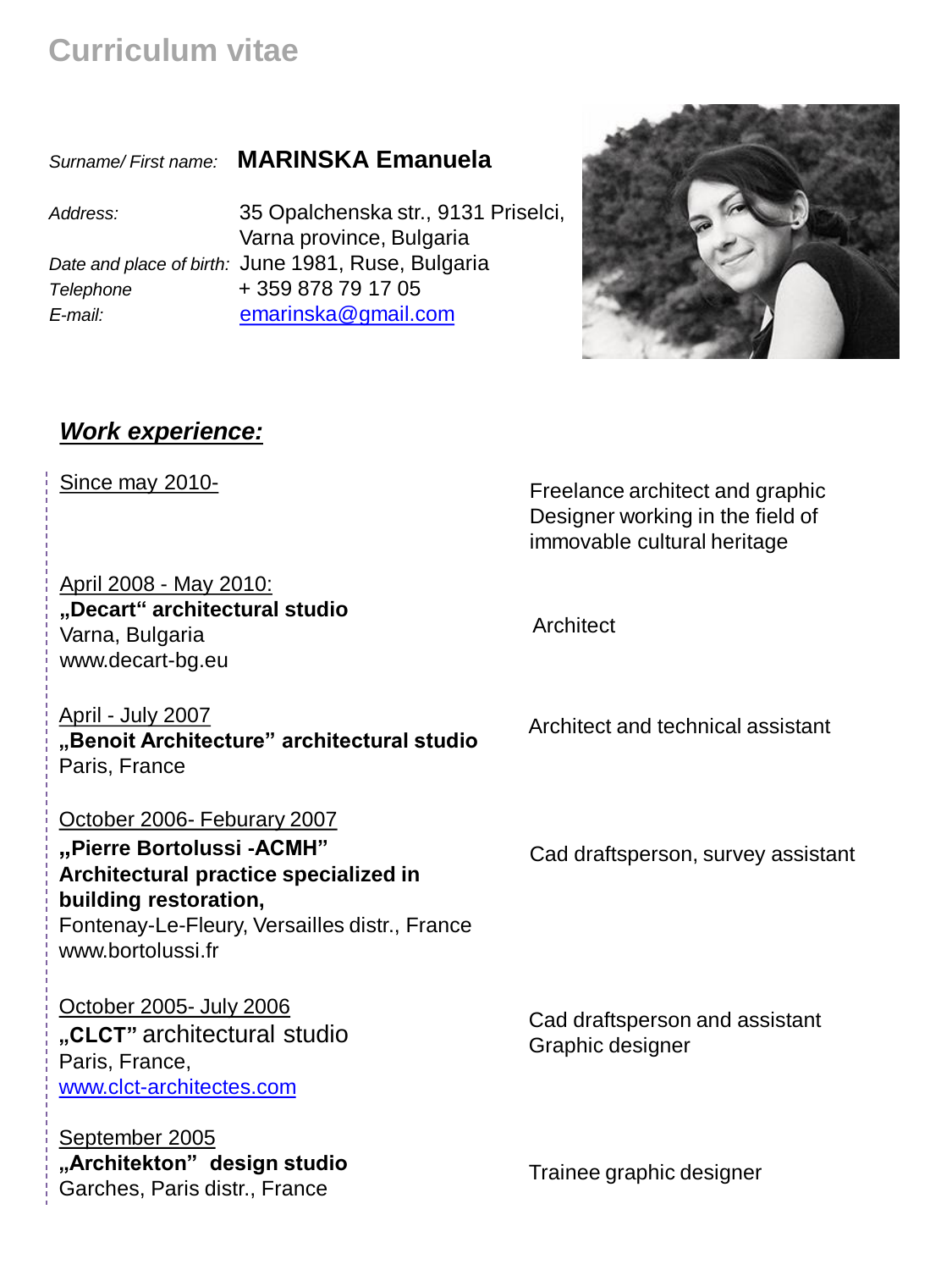## *Professional experience:*

2016-2018: Member of **"Meshtra- Traditional knowledge and crafts", A Bulgarian non-profit organization specializing in cultural heritage**  Lecturer and tutor on students' "cultural heritage" practices.

2008-2010 **: Varna Free University,** Assistant professor

### *Education:*

**Since 2019- Higher School of Civil Engineering "L. Karavelov" – Sofia** *PhD studies in "Preservation, Restoration and adaptation of built heritage"*

**2012- 2014 National Institute of Immovable Cultural Heritage, Sofia/ Ecole de Chaillot, France** *Specialization masterclass for architects in preservation and restoration of architectural heritage*

**2000 – 2007 Ecole Nationale Supérieure d'Architecture de Versailles, France** *Master of architecture*

**1994 - 1999 French language school "Frédéric Joliot-Curie", Varna, Bulgaria** *Secondary education*

## *Volunteering:*

**September 2019:** 47-th Regional Restoration Camp in Gjirokastra, Albania- participant

Seasons **2017, 2018, 2019-** volunteer on archaeological excavations near Varna, Bulgaria